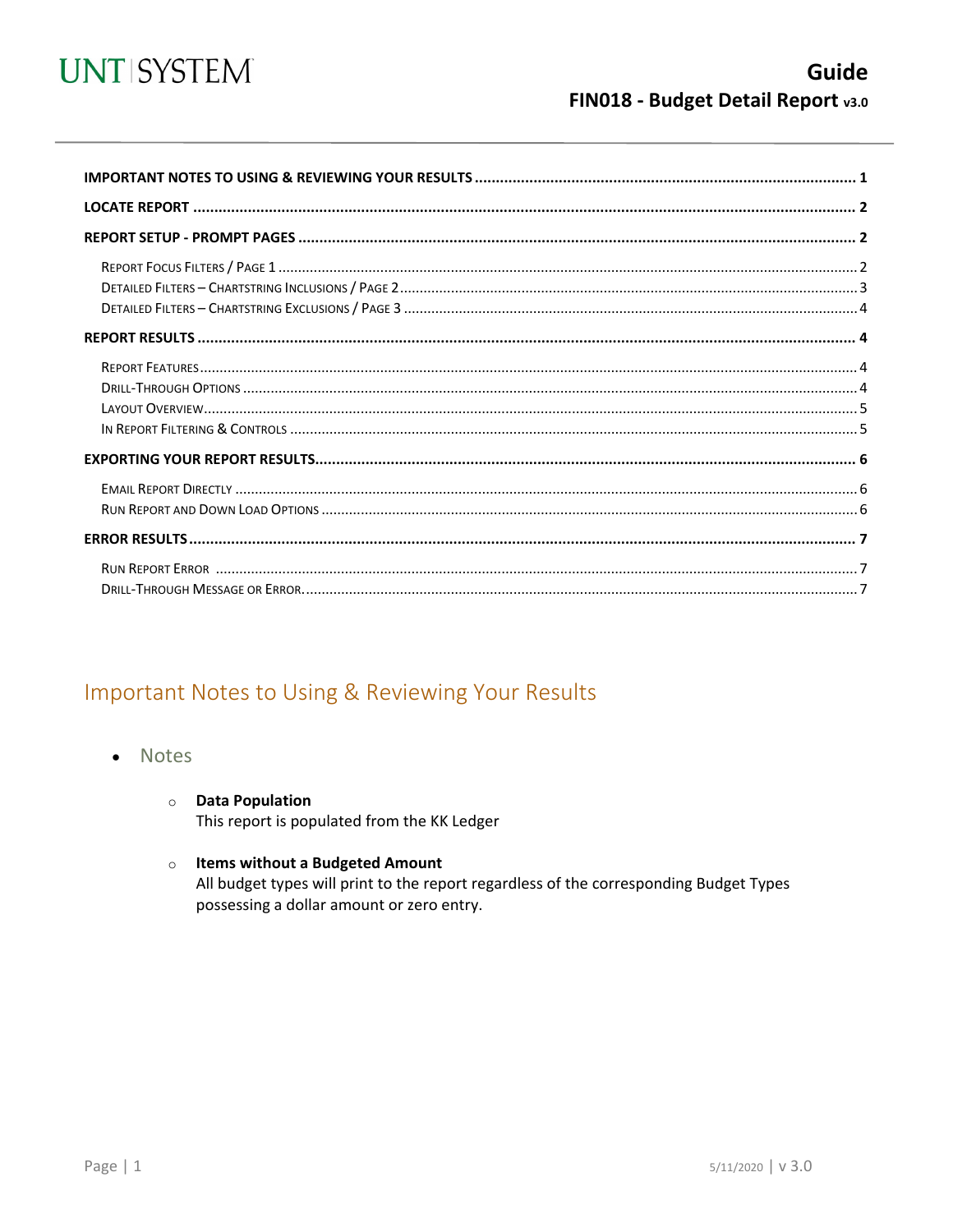## Locate Report

- 1. From the Budget & Planning **[Reporting Page](https://finance.untsystem.edu/reporting)**, locate "FIN018 – Budget Detail Report"
- 2. **Login** to IBM Cognos to run the report.

# Report Setup- Prompt

# Pages

## Report Setup - Prompt Pages

All initial **Landing Pages** for reports on the Cognos System will appear similar in format. You will have a set of filtering choices based on the source's available data.

### REPORT FOCUS FILTERS / PAGE 1

1. Select your parameter choices. (No parameters within this report are required).

| <b>UNT SYSTEM</b>                                                                                                                                                                                                                                                                                                                                                          |                                                                | <b>FIN018 -</b><br>Budget<br>Detail<br>Report | ki 8<br>$\Rightarrow$ |                       |  |  |  |  |  |  |  |  |
|----------------------------------------------------------------------------------------------------------------------------------------------------------------------------------------------------------------------------------------------------------------------------------------------------------------------------------------------------------------------------|----------------------------------------------------------------|-----------------------------------------------|-----------------------|-----------------------|--|--|--|--|--|--|--|--|
| This report reflects Budget Detail entry types (e.g. original budget, adjustments,<br>rall-farward, and etc) based on Commitment Control, from People Soft (EIS). This<br>is the official report for the University of North Texas System and its components.<br>*If you have questions regarding this report, be sure to consult your Budget Office<br>for clarification. |                                                                |                                               |                       |                       |  |  |  |  |  |  |  |  |
| <b>Please Select Parameters Below</b>                                                                                                                                                                                                                                                                                                                                      |                                                                |                                               |                       |                       |  |  |  |  |  |  |  |  |
| Business<br>Unit                                                                                                                                                                                                                                                                                                                                                           | All Business Units                                             | ٧I                                            |                       |                       |  |  |  |  |  |  |  |  |
|                                                                                                                                                                                                                                                                                                                                                                            | Keywords:<br>Type one or more keywords<br>separated by spaces. |                                               |                       |                       |  |  |  |  |  |  |  |  |
| Department                                                                                                                                                                                                                                                                                                                                                                 | Odlara V                                                       | Search <sup>(2)</sup>                         |                       |                       |  |  |  |  |  |  |  |  |
|                                                                                                                                                                                                                                                                                                                                                                            | Results:                                                       | Insert ♦                                      | Choice:               |                       |  |  |  |  |  |  |  |  |
|                                                                                                                                                                                                                                                                                                                                                                            |                                                                | <b>◆</b> Remove                               |                       |                       |  |  |  |  |  |  |  |  |
|                                                                                                                                                                                                                                                                                                                                                                            |                                                                | Sciential Deschet all                         |                       | Sciential Descloctial |  |  |  |  |  |  |  |  |
| Budget<br>Period                                                                                                                                                                                                                                                                                                                                                           | 2019                                                           |                                               |                       |                       |  |  |  |  |  |  |  |  |
|                                                                                                                                                                                                                                                                                                                                                                            | To filter by elements of the Chart String click "Next"         |                                               |                       |                       |  |  |  |  |  |  |  |  |
|                                                                                                                                                                                                                                                                                                                                                                            | Cancel                                                         | Finish                                        | Next>                 |                       |  |  |  |  |  |  |  |  |

| <b>Business Unit</b> | Default will pull "All Units" or you may use the Dropdown to<br>select one particular unit by which to filter the report.                                                                                                                                                                                                                                                                                                                                                                                                                                            |
|----------------------|----------------------------------------------------------------------------------------------------------------------------------------------------------------------------------------------------------------------------------------------------------------------------------------------------------------------------------------------------------------------------------------------------------------------------------------------------------------------------------------------------------------------------------------------------------------------|
| <b>Budget Period</b> | The budget year automatically fills with the current<br>operating year and you may override if you prefer by typing<br>in the box.                                                                                                                                                                                                                                                                                                                                                                                                                                   |
| Department Manager   | You can Search by either the DeptID, Dept Descriptions or if<br>you know the manager, you may type here and search. For<br>further search features, click the Options Link to expand<br>additional search methods. Your results appear in the left<br>box. Highlight any or all results and click the Insert Button<br>to include as your filter choice here.<br>*Notes: CTRL + Click to choose more than one.<br>If you need to view several departments and have a numbered list,<br>you can use the department selection on the Detailed Filters/Page<br>2 below. |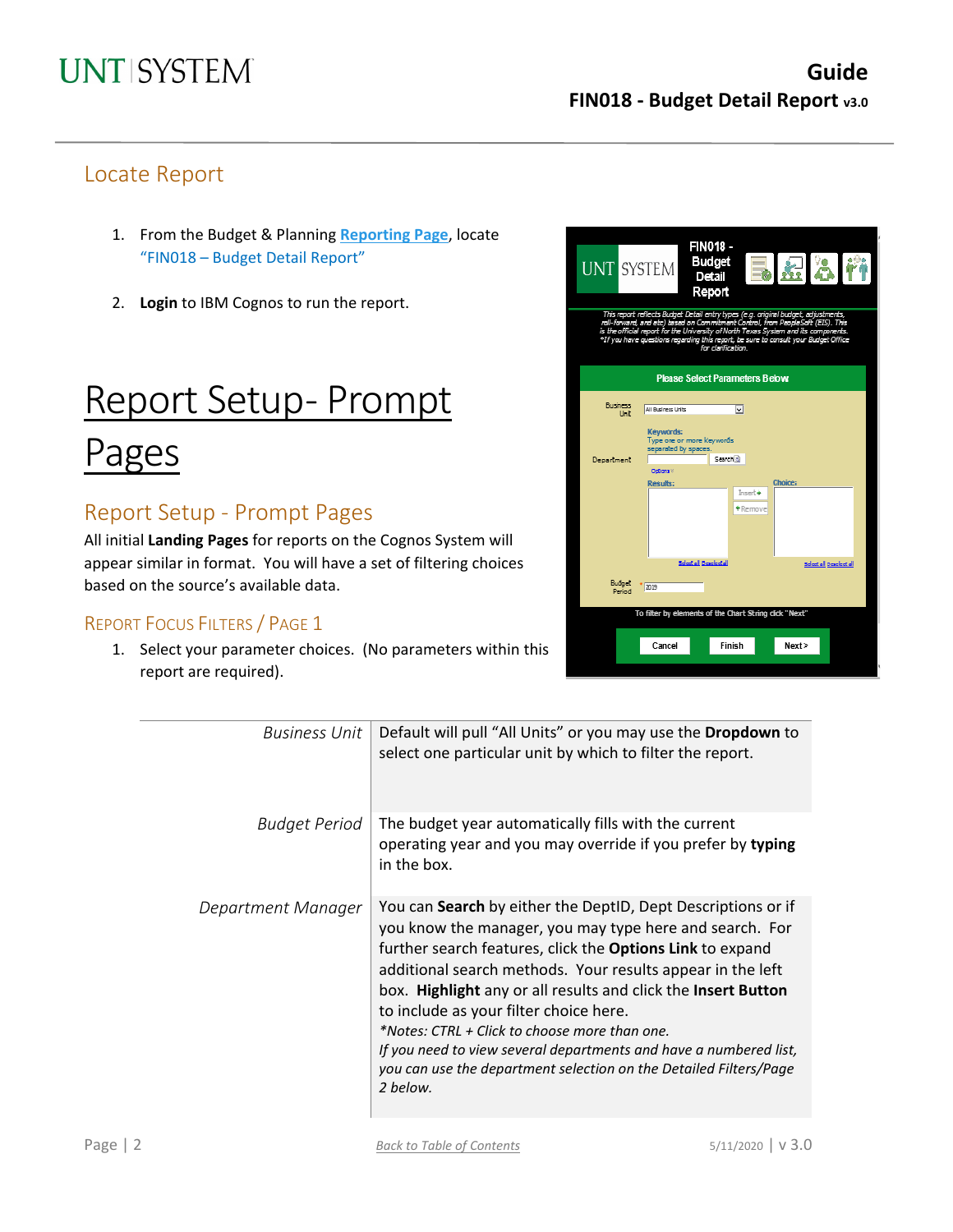2. If you are satisfied with your choices and do not need to engage Detailed Filters, click the **Finish Button**. Otherwise, to run by other FoaPs elements, click the **Next Button**.

### DETAILED FILTERS – CHARTSTRING INCLUSIONS / PAGE 2

3. Select your parameter choices.

*Remember that prompts filter your data. By entering values into the prompts you narrow the result sets. Start off by casting a wide net by only using one prompt. You can always rerun the report with additional prompt to narrow the results as needed.*

| <b>Fund Category</b> | You can either enter a Fund Cat within this box or paste.<br>Several numbers may be entered here but each one must be<br>on its own line to filter correctly. When you are ready, click<br>the Insert Button. All items you have typed/pasted in to the<br>box will move to the Choices Box.               |
|----------------------|------------------------------------------------------------------------------------------------------------------------------------------------------------------------------------------------------------------------------------------------------------------------------------------------------------|
| Fund                 | If you know a particular Fund you would like to filter by,<br>enter here.                                                                                                                                                                                                                                  |
| Department           | If you chose Department(s) on the first page, they will<br>automatically appear here. You can type or paste multiple<br>choices additionally within the Right Box to insert additional<br>or from a list. When you are ready be sure to click the Insert<br>Button to add your entries to the Choices Box. |
|                      |                                                                                                                                                                                                                                                                                                            |

4. If you are satisfied with your choices and do not need to engage FOAPs exclusion Filters, click the **Finish Button**. Otherwise, to run by excluding particular FoaPs elements, click the **Next Button**.

### DETAILED FILTERS – CHARTSTRING EXCLUSIONS / PAGE 3

5. Select your parameter choices.

*Remember that prompts filter your data. By entering values into the prompts you narrow the result sets. Start off by casting a wide net by only using one prompt. You can always rerun the report with additional prompt to narrow the results as needed.*

| <i>Et al</i> The strings listed here mirror the Inclusions descriptions |
|-------------------------------------------------------------------------|
| listed for the previous page.                                           |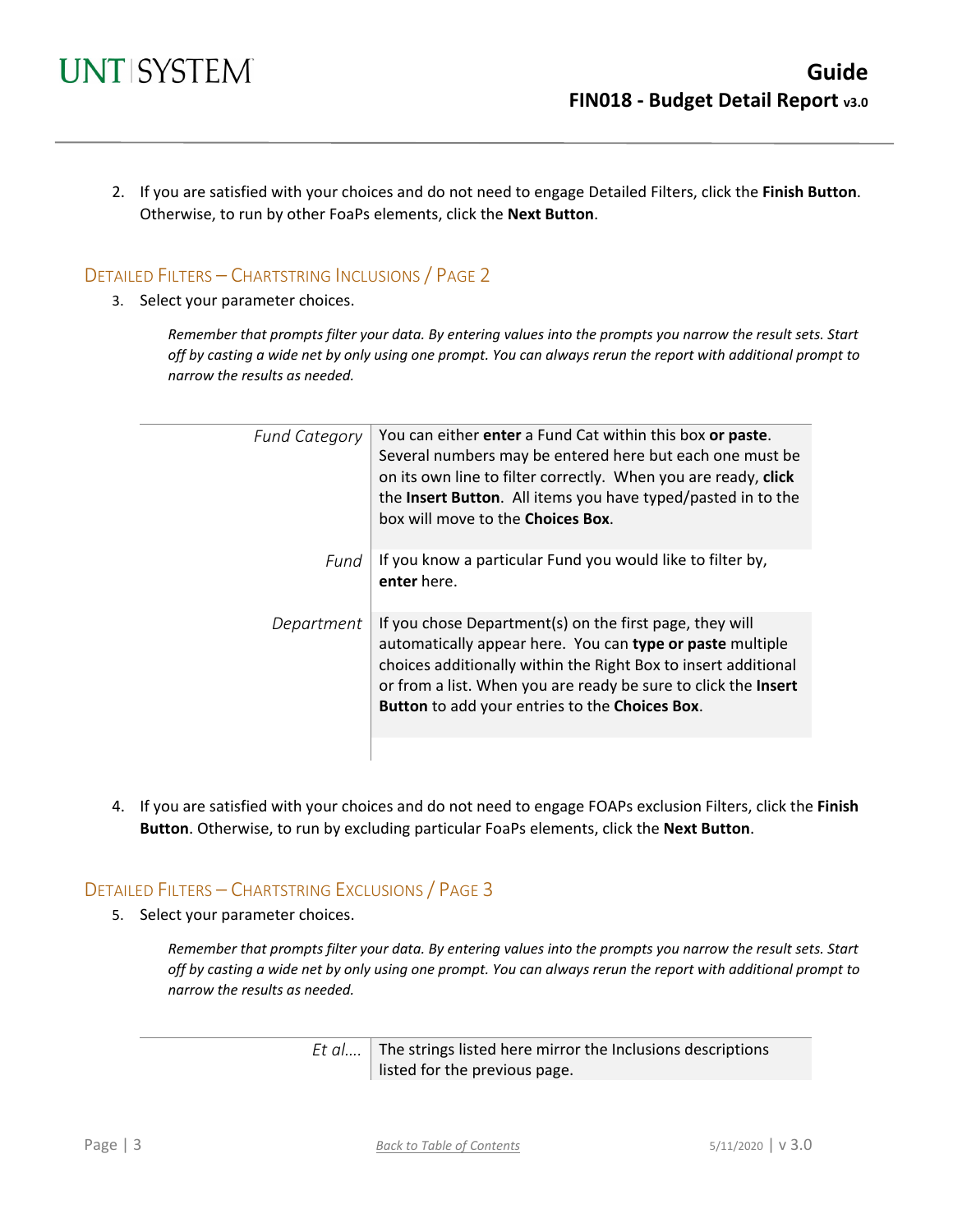6. When you are satisfied with your choices, **click** the **Finish Button** to run the report. *\*If you need to make changes or want to check your filters, you can click the Back Button at any time to review and click the Finish Button from any point without having to re-enter your information.*

# **Report Results**

## Report Results

### REPORT FEATURES

- Results are listed by **Business Unit** Budget Period, Department, Fund Cat, Fund Account Type, and Budget Types
- **The Business Unit** appears first in the reporting structure followed by budget period, chartstrings and budget types.

|       |      |        |     |        |                |              |             |  | ▶ 自治區* |                                                                                                                                                                                                                                |              |
|-------|------|--------|-----|--------|----------------|--------------|-------------|--|--------|--------------------------------------------------------------------------------------------------------------------------------------------------------------------------------------------------------------------------------|--------------|
|       |      |        |     |        |                |              |             |  |        | BJSINESS_UNTI BJOSET_PENDD DEPARTNENT RIND_CATEGORY  RIND   Accord_Type_Long_ORISINAL_BJUDEET_RO_NET_FRUSTER_COUSTNENT_TRANSFER_COUSTNENT TRANSFER_COUSTNENT TRANSFER_COUSTNESS_ORISINAL CLOSING_BUDEET_POS_NET_CURRENT_CURREN |              |
| NT752 | 2019 | 110160 | 200 | 830001 | Expense        | $-9, 443$    |             |  |        |                                                                                                                                                                                                                                | $-9,443$     |
| NT752 | 2019 | 110160 | 202 | 835000 | Expense        |              |             |  |        | $-7,713.62$                                                                                                                                                                                                                    | $-7.71362$   |
| NT752 | 2019 | 122100 | 105 | 805001 | Expense        | $-43.767.39$ | $-671.02$   |  |        |                                                                                                                                                                                                                                | $-44,438.41$ |
| NT752 | 2019 | 122100 | 105 | 805010 | Expense        |              | $-2.803.76$ |  |        |                                                                                                                                                                                                                                | $-2.80376$   |
| NT752 | 2019 | 122100 | 105 | 805012 | Expense        |              | $-2.525.82$ |  |        |                                                                                                                                                                                                                                | $-2.525.82$  |
| NT752 | 2019 | 122100 | 105 | 815013 | <b>Expense</b> |              | $-6.248.2$  |  |        |                                                                                                                                                                                                                                | $-62482$     |
| NT752 | 2019 | 122100 | 200 | 830001 | <b>Expense</b> | $-28.000$    | $-4.194.27$ |  |        |                                                                                                                                                                                                                                | $-32.19427$  |
| NT752 | 2019 | 122100 | 200 | 830001 | Revenue        |              | 600         |  |        |                                                                                                                                                                                                                                |              |

### DRILL-THROUGH OPTIONS

• **Clicking** on any of the Current Budget amounts will drill directly through to this report "FIN001 – Budget Overview Report".

# **UNT SYSTEM**

#### Click have for all transactions that make up this reco-

#### Department: 122 100 - Military Science (NI 752) Pund Cabegory: 105 - Izducational & Ceneral Pund: 809010 - State Agorop-CASI

| Current Budget Aduals, Encumbrance Pre-Encumbrance Briange<br><b>Function</b><br>Account. |  |
|-------------------------------------------------------------------------------------------|--|
|-------------------------------------------------------------------------------------------|--|

|                | DS090 - Payrol Related Costa | 100 - Instructor-General             | 2,809.79 | 3,065.10    | 60   | 00   | (241.26) |
|----------------|------------------------------|--------------------------------------|----------|-------------|------|------|----------|
|                |                              | CS050 - Payroll Relixed Conte. Total | 2,003%   | 0,000.10    | 6.00 | 0.00 | (201.36) |
|                |                              | Downsa - Total                       | 2,00376  | 3,005.10    | 40   | 40   | (201.30) |
|                |                              | <b>Net Total</b>                     | 0,00170  | (3,005,0)   | 40   | 40   | (201.36) |
| kepart - Tatal |                              |                                      | 0,00170  | (3,005, 10) | 40   | ûŴ   | (201.36) |
|                |                              |                                      |          |             |      |      |          |

\* Show wheris' that sum to see

• **Clicking** on any of the underlined dollar amounts on the FIN001 - Budget Overview Report will drill-through to the "FIN003 – Transaction Detail Report"

To view the detailed transactional line that makes up the chosen amount.

| Husemass Unit: N1752 |                                                     |        |                                                       |                               |                                                                               |      |                                           |      |                             |               |                             |                                                                                          |       |        |        |  |        |      |              |             |
|----------------------|-----------------------------------------------------|--------|-------------------------------------------------------|-------------------------------|-------------------------------------------------------------------------------|------|-------------------------------------------|------|-----------------------------|---------------|-----------------------------|------------------------------------------------------------------------------------------|-------|--------|--------|--|--------|------|--------------|-------------|
|                      | Year Period Rental Diuneil                          |        | Descr.                                                | Tune                          | Flecal Busine: Just Joseph Jose Joceph's Joceph's Date December Fund<br>Desar | Car. | Fund Car.<br>Degar                        | Ring | Descr                       | Rind Function | Descr                       | Rinoton Program Poctam Purcose Purcose Ste Ste POSU Project Polect Joshim Busine: Jugasl | Desar | Dealer | Descri |  | Descri |      |              | Ensumbrance |
| 2019 2019 9          | <b>Darryll</b><br>Related<br>Coats.                 |        | DECE- SOCO1 Payroll<br>Tay.<br>Expense                | Botenes 120100 Milton:        | Golema                                                                        | 105  | Edicational 605010 State<br>A General     |      | approp-<br>00.91            | 100           | hamazion-<br>General        |                                                                                          |       |        |        |  |        | 0.00 | 201.33       | 0.00        |
| 2019 2019 9          | 09090 -<br>Paynell <sub></sub><br>Palmed<br>Coats.  | SORO1  | Tax:<br>Rogerse                                       | Payrol Screnae 120100 Mitary  | Science                                                                       |      | 105 Educational 605010 State<br>A General |      | approp-<br>00.91            | 450           | hamuzion-<br>General        |                                                                                          |       |        |        |  |        | o on | 261.35       | 0.00        |
| 2019 2019 T          | DECE-<br>Paynell<br>Related<br>Coats.               | \$0501 | Tax:<br><b>Roterse</b>                                | Payrol Governa 122100 Milton/ | Science                                                                       |      | 105 Educational 605010 State<br>A General |      | accrat-<br>00.91            | 100           | hamazion-<br>General        |                                                                                          |       |        |        |  |        | 0.00 | 391.99       | 0.00        |
| 0010 0010 0          | nongo.<br><b>Paynell</b><br><b>Dalman</b><br>Coats. | CODIN  | <b>DauryJ</b><br>Tax:<br>Rogerse                      | Rozense 120100 Mitano         | Science                                                                       | 40%  | Edicational 605010<br>A General           |      | Grana.<br>approp-<br>CO-OIL | 450           | <b>hamselery</b><br>General |                                                                                          |       |        |        |  |        | 0.00 | 004.04       | 6.66        |
| 2019 2019 5          | $0502 -$<br>Payroll<br>Related<br>Costa             | \$0501 | Paynell<br>Tax:<br><b>Rotering</b>                    | Bowne 120100 Milay            | Science                                                                       | 105  | Educational ADEDIO<br>A General           |      | Grana.<br>approp-<br>00.91  | 100           | hamazione<br>General        |                                                                                          |       |        |        |  |        | 0.00 | 201.04       | 0.00        |
| 0010 0010 J.         | nongy.<br><b>Payroll</b><br>Related<br>Coase.       | COCOH  | Tax:<br>Rommee                                        | Parrol Romman 122100 Milton:  | Goleria                                                                       | 40%  | Crimeteral ShONG<br>A General             |      | Grana.<br>approp-<br>00.91  | 455           | <b>Nameshow</b><br>General  |                                                                                          |       |        |        |  |        | 6.06 | 201.04       | 0.00        |
| 2019 2019 3          | DECE-<br>Paynell<br><b>Related</b><br>Costs.        |        | SOD1 Payroll<br>Tay.<br><b>Browne</b>                 | System 120100 Millard         | Goldman                                                                       |      | 105 Structural 605010 State<br>A General  |      | approp-<br>00.91            | 100           | hamazione<br>General        |                                                                                          |       |        |        |  |        | 0.00 | 201.04       | 0.00        |
| 2019 2019 2          | DE030 -<br><b>Payroll</b><br>Related<br>Coase.      |        | SGO1 Payrol Screnge 122100 Milton:<br>Tax:<br>Rotense |                               | Golense                                                                       |      | 105 Educational R05010 State<br>A General |      | approp-<br>00.91            | 100           | hamuzion-<br>General        |                                                                                          |       |        |        |  |        | O.OD | 279.40       | 0.00        |
| 2019 2019 11         | nengo -<br>Payroll<br>Related<br>Costs.             | SOGO1  | Taic.<br>Expense                                      | Paurol Groenee 122100 Milton/ | Science                                                                       |      | 105 Educational 405010<br>A General       |      | Grana.<br>accom-<br>CO-SE   | 450           | hamation-<br>General        |                                                                                          |       |        |        |  |        | 0.00 | 301.04       | 0.00        |
| 2019 2019 10         | DECED-<br>Payroll<br>Related<br>Course.             | \$0501 | Tax:<br><b>Roteries</b>                               | Payrol Romman 122100 Milton:  | <b>Bolence</b>                                                                |      | 105 Edicational 605010 State<br>A General |      | approp-<br>00.91            | 100           | hamuzion-<br>General        |                                                                                          |       |        |        |  |        | 000  | 261.35       | 0.00        |
| 2019 2019 1          | DECEL - GOEDY<br>Payroll<br><b>Dalmad</b><br>Costs. |        | Tax<br>Expense                                        | Paurol Groenee 120100 Milton/ | <b>Science</b>                                                                | 105  | Steatmal #500<br>A General                |      | Grana.<br>approp-<br>00.91  | 450           | hamation<br>General         |                                                                                          |       |        |        |  |        | 0.00 | <b>STORE</b> | 0.00        |
| Concello Tord        |                                                     |        |                                                       |                               |                                                                               |      |                                           |      |                             |               |                             |                                                                                          |       |        |        |  |        |      | 600 300546   | <b>Add</b>  |

v Beral Level: Drivel View with Drama & Additional brin V

**Budget Overview**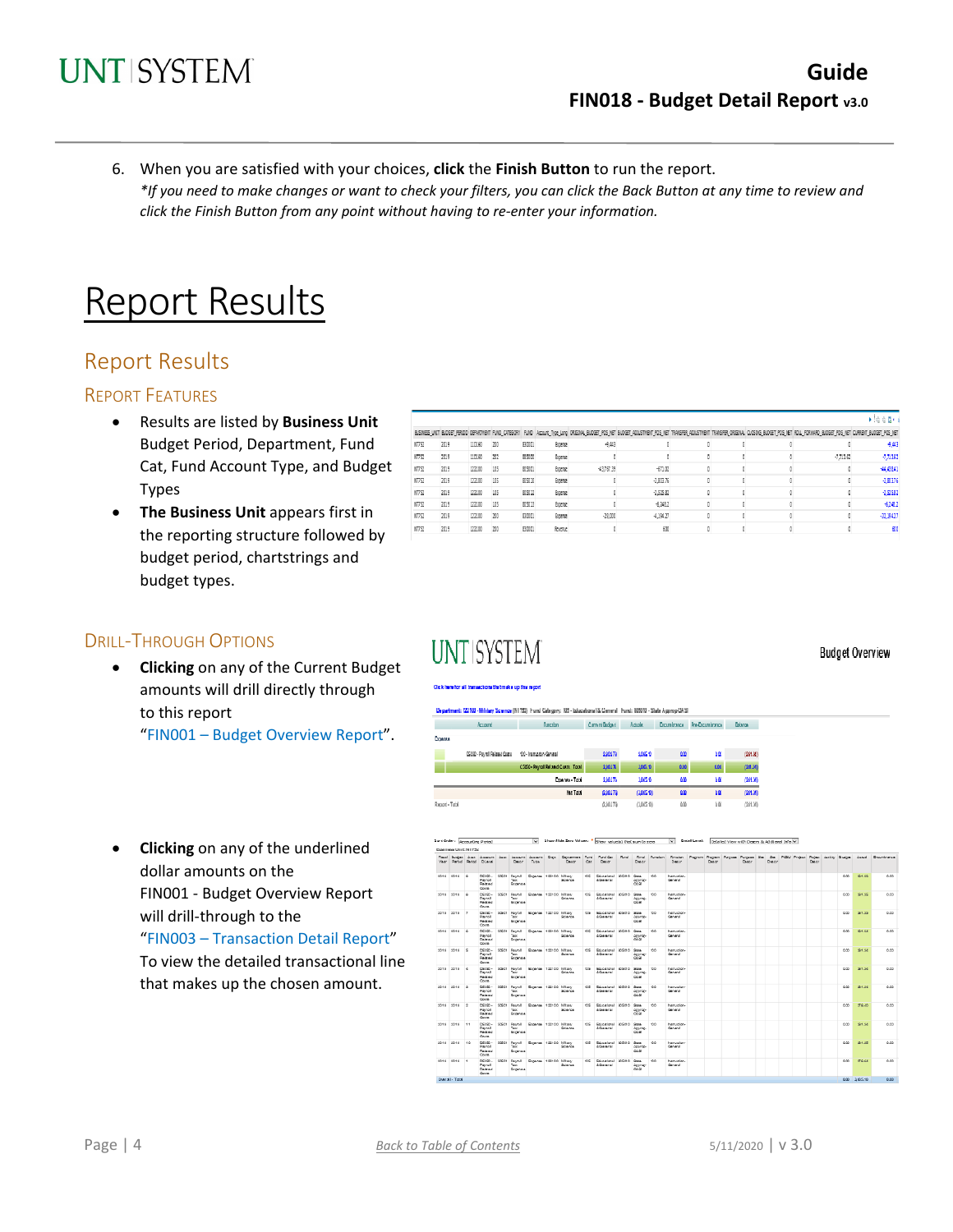BM Cognos Viewer - Fund Category Tree

**UNT** 

Clear All Selections Refresh Fund Category Level A:

Fund Cat A All

A30 - Restricted Expenda

Jan 10, 2018

 $\overline{\sim}$  Top  $\ \hat{\approx}$  Page up

A30 - Restricted Expendable

SYSTEM

**Co.** Keep this

 $1 of ?$ 

Fund Category Level B:

V B40 - Sponsored Projects-Restr

B40 - Sponsored Projects-Rest

B40 - Sponsored Projects-Rest

# Cognos Report Functionalities

## LAYOUT OVERVIEW

- Report results are typically displayed in an interactive HTML on screen style.
- Based on your selections, if any, the report will only display results that match your initial filtering choices.
- Reports on screen may combine the Level Number result with the Description for that level in one single column. *(Report results exported to XLS will break these out, see th[e Export XLS directions](#page-5-0) below.)*
- If there is an error in your request or no results can be produced, you get a return message showing the parameters you chose that produced these results. *(See th[e Error Results section](#page-6-0) below for more information or to troubleshoot.)*
- Use the **"Page Down" Link** at the bottom left to see additional pages (if any).
- Use the **"Bottom" Link** to skip to the last page of **Applied Parameters** where you can review what your filtering choices were on the initial **Prompt Page** selections. Use the **"Top" Link** then to return to your first page.

### IN REPORT FILTERING & CONTROLS

• You can clear any originally selected **Filters** by returning to the Prompt Pages from within the Report you are currently viewing (without starting over). To do so, **click** on the **"Run as"** button on the upper left hand of the toolbar on your screen.



| Page $  5$ |  | Back to Table of Contents | $5/11/2020$   v 3.0 |  |  |
|------------|--|---------------------------|---------------------|--|--|
|------------|--|---------------------------|---------------------|--|--|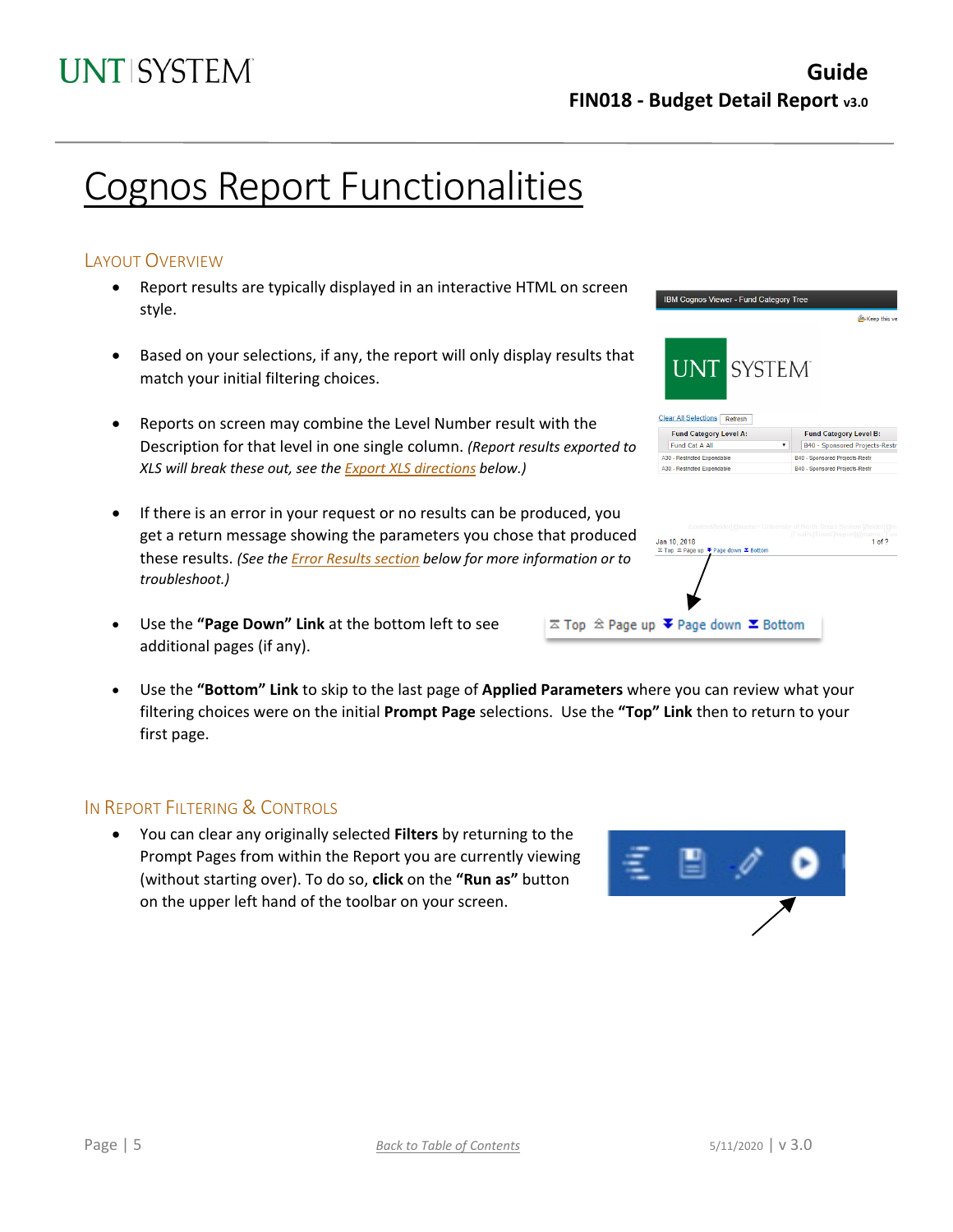# Exporting Your Report Results

## Exporting Your Report Results

In the upper left hand or right hand of the toolbar on your screen, you will see options to run report and view your results.

## EMAIL REPORT DIRECTLY

Click the **"Share"** symbol dropdown (next to the bell) on the upper right hand of the toolbar on your screen to select **"Email".** Fill in the desired email address, any additional information, and your onscreen results will be emailed from within the Cognos program.



## <span id="page-5-0"></span>EXCEL DATA XLS

Click the **"Run as"** button (white circle) on the upper left hand of the toolbar on your screen to see selections for running or exporting your results:

- HTML
- PDF
- Excel
- Excel Data
- CSV
- XML
- Reset prompts and run